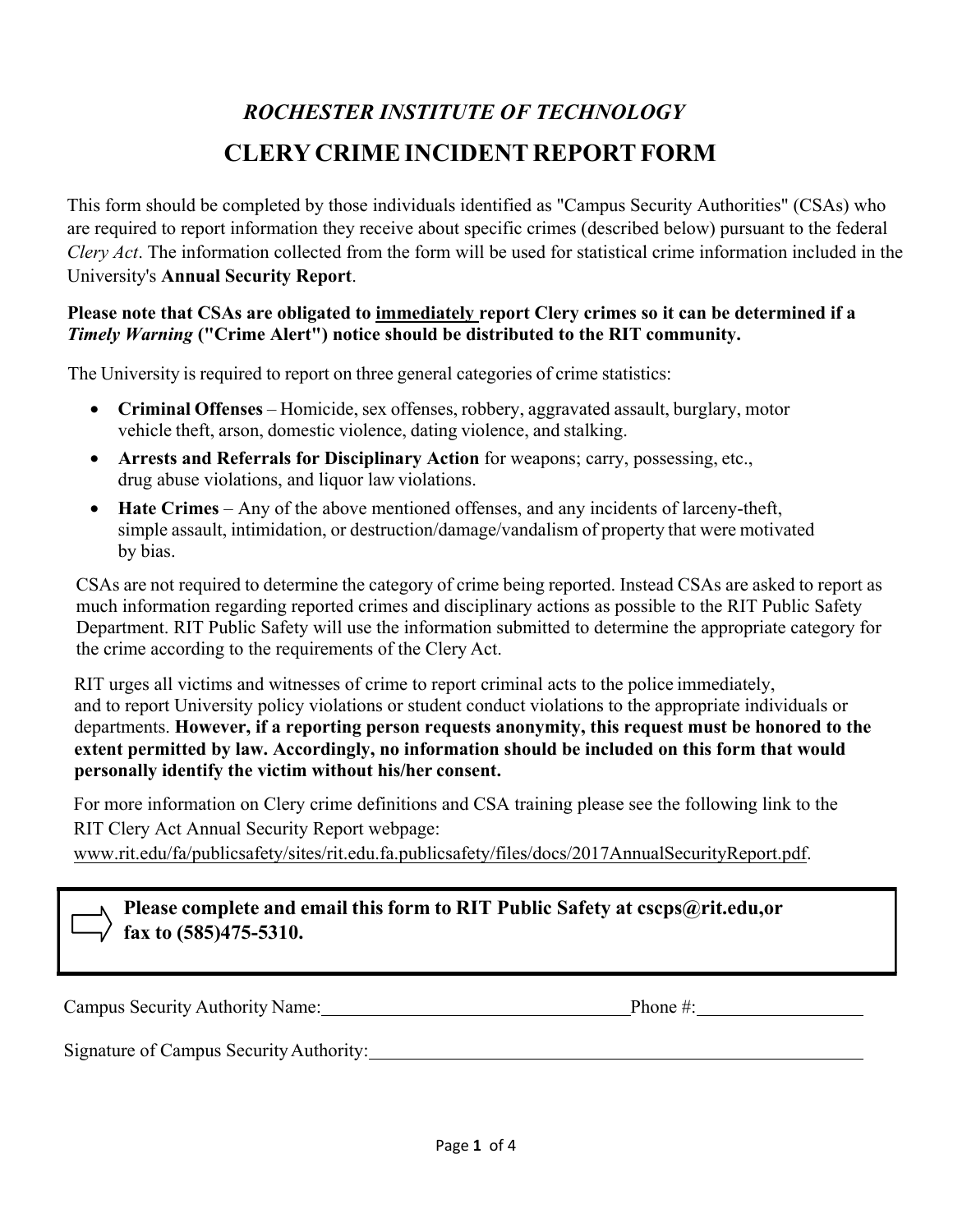# **\*\*\* Please insert any additional pages of documentation as necessary.**

| To your knowledge, was this crime or event ever reported to law enforcement, and if so, which law |
|---------------------------------------------------------------------------------------------------|
| $\boxed{\phantom{1}}$ Victim<br>Crime reported by:<br>Third Party                                 |
|                                                                                                   |
|                                                                                                   |
|                                                                                                   |
|                                                                                                   |
|                                                                                                   |
|                                                                                                   |
|                                                                                                   |
|                                                                                                   |
|                                                                                                   |
|                                                                                                   |
|                                                                                                   |
|                                                                                                   |
|                                                                                                   |
|                                                                                                   |
|                                                                                                   |
|                                                                                                   |
|                                                                                                   |
|                                                                                                   |
|                                                                                                   |
|                                                                                                   |
|                                                                                                   |
|                                                                                                   |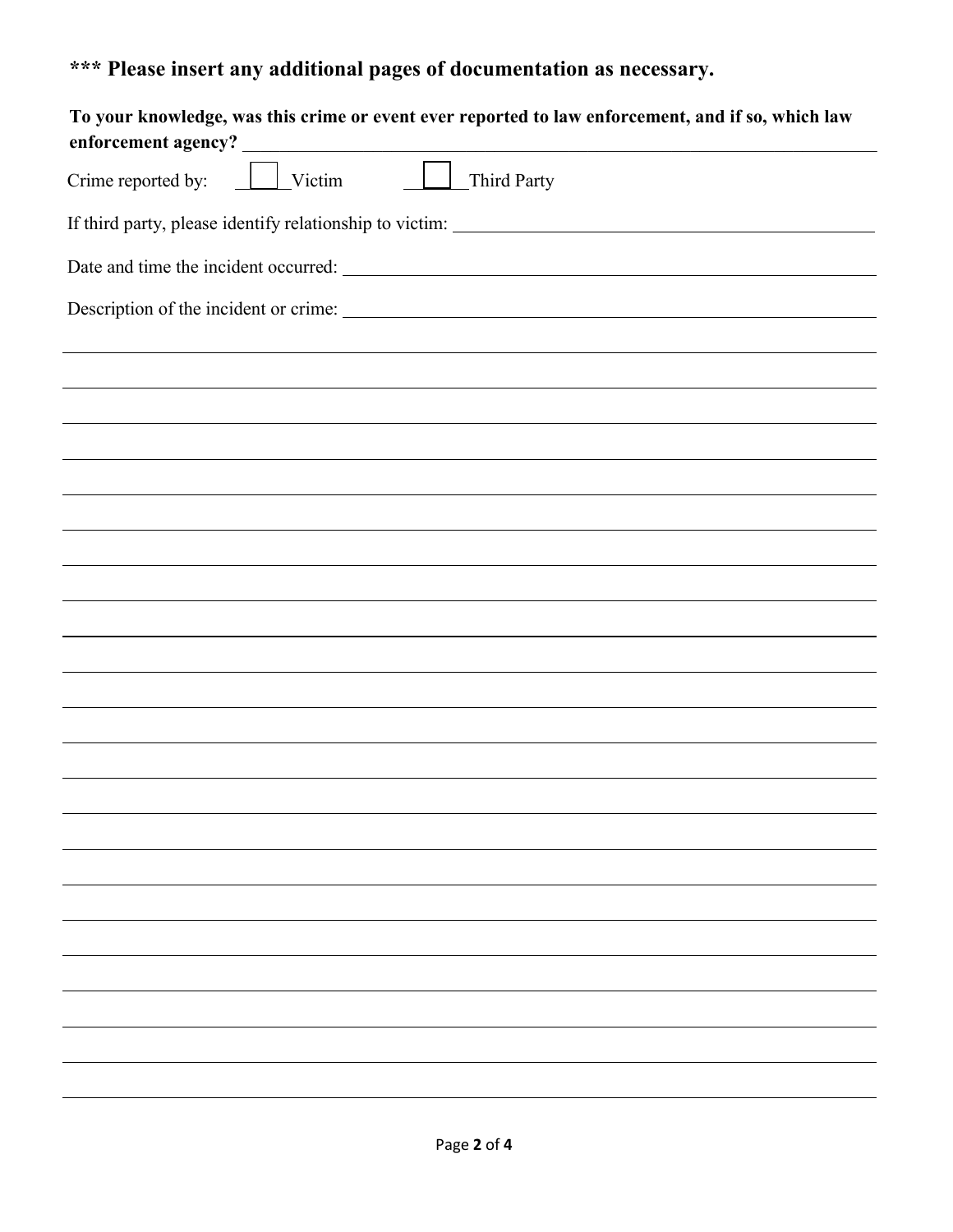### **LOCATION OF INCIDENT**

Identify building name, address, etc. (be as specific as possible):

The location where this incident occurred was:

\_\_\_\_\_\_\_\_ On campus, but not in student housing

On campus student housing

Non-campus (UCSF owned or leased property not located on one of the major campuses)

Off campus affiliated property (owned, controlled, or affiliated with the campus; e.g., leased property, fraternity, student co-op)

Off-campus public property immediately adjacent to campus

Off-campus, NOT affiliated with or not adjacent to campus

\_\_\_\_\_\_\_\_ Unknown

#### **SEX OFFENSES**

*Examples of sex offenses are rape, fondling, incest, and statutory rape; and may also be classified as dating or domestic violence.*

Was this crime a sexual offense?  $\Box$  Yes  $\Box$  No

Was the crime committed forcibly and/or against the victim's will?  $\Box$  Yes  $\Box$  No

Was the victim incapable of giving consent because of his/her youth or because of his/her temporary or permanent mental or physical incapacity?

If yes, was either the victim or the assailant under the influence of alcohol or drugs?

| Victim:    | N <sub>0</sub> | Yes, alcohol | Yes, drugs             |
|------------|----------------|--------------|------------------------|
| Assailant: | No             | Yes, alcohol | Yes, drugs $\parallel$ |

| Were the individuals in a romantic, dating or intimate relationship?                                  | $\Box$ Yes $\Box$ No |  |
|-------------------------------------------------------------------------------------------------------|----------------------|--|
| Were the individuals spouses, former spouses, cohabitants or former cohabitants? $\Box$ Yes $\Box$ No |                      |  |
| Do the individuals have a child together?                                                             | $\Box$ Yes $\Box$ No |  |
| Describe:                                                                                             |                      |  |

### **HATE CRIMES**

*Hate crime information is required to be reported for each of the following crimes (criminal homicide, sex offense, robbery, aggravated assault, burglary, motor vehicle theft, arson, domestic violence, dating violence, stalking, larceny-theft, simple assault, vandalism, intimidation) and for any other crime involving bodily injury.*

| Is there evidence that this incident was motivated by hate or bias? $\Box$ Yes $\Box$ No |  |  |
|------------------------------------------------------------------------------------------|--|--|
|------------------------------------------------------------------------------------------|--|--|